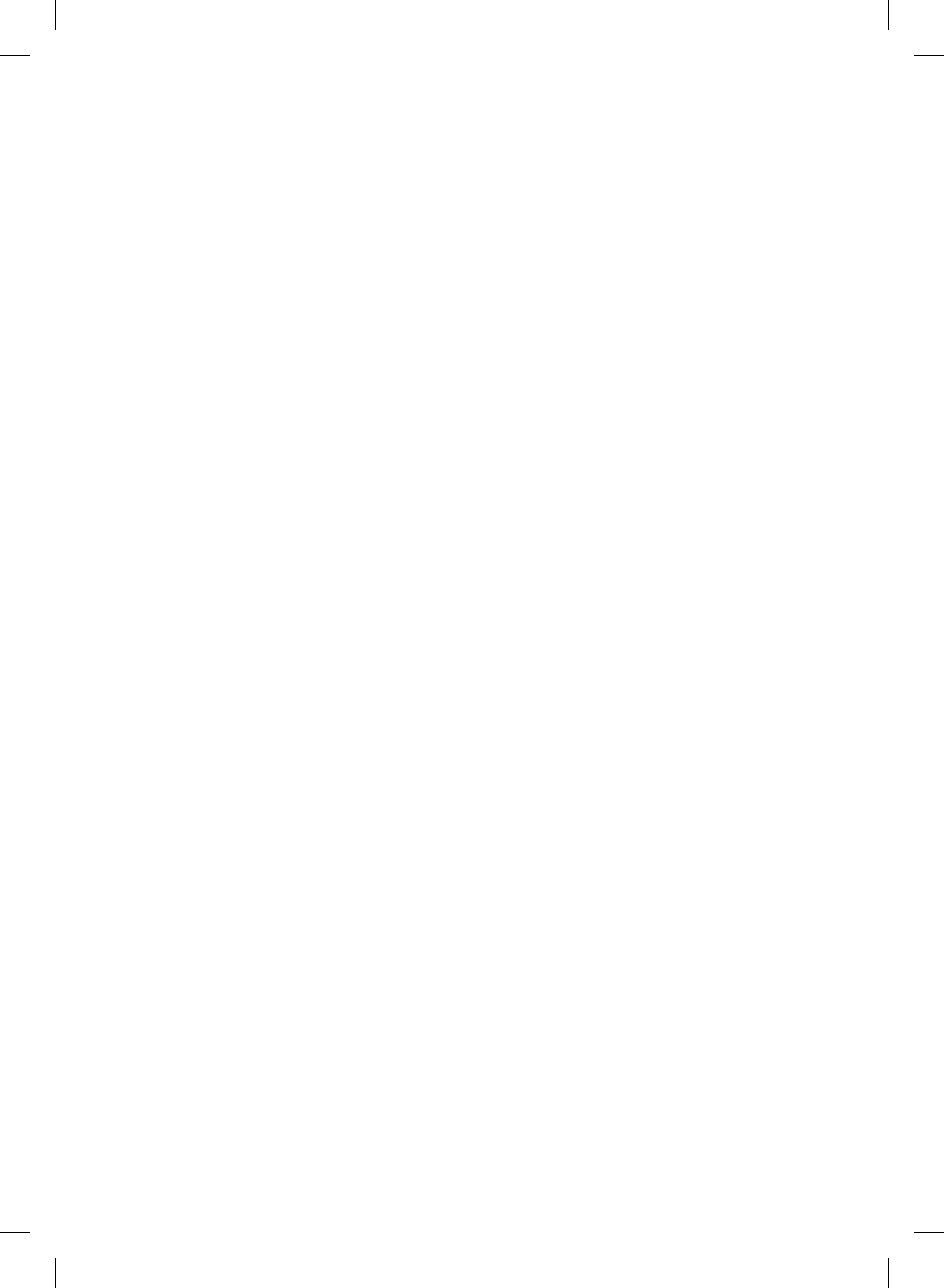# **AUTHORS & ACKNOWLEDGEMENTS**

#### **AUTHORS**

#### **NITI Aayog**

Shikha Juyal

Harkiran Sanjeevi

Abhishek Saxena

Shweta Sharma

Aakaash Singh

**World Energy Council**

Seethapathy Chander

**Independent Contributor**

Ashok Jhunjhunwala

#### **ACKNOWLEDGEMENTS**

The authors would like to thank Dr. Rajiv Kumar, Vice Chairman, NITI Aayog and Mr. Amitabh Kant, CEO, NITI Aayog for their support that made this report possible.

#### **SUGGESTED CITATIONS**

NITI Aayog & World Energy Council. Zero Emission Vehicles (ZEVs): Towards a Policy Framework, 2018

#### **CONTACTS**

NITI Aayog, adv.niti@gov.in, http://niti.gov.in/

World Energy Council, info@wecindia.in, wecindia.in

*The views & opinions expressed in this document are those of the authors and do not necessarily reflect the positions of the institutions or governments. While every effort has been made to verify the data and information contained in this report, any mistakes and omissions are attributed solely to the authors and not to the organization they represent.*



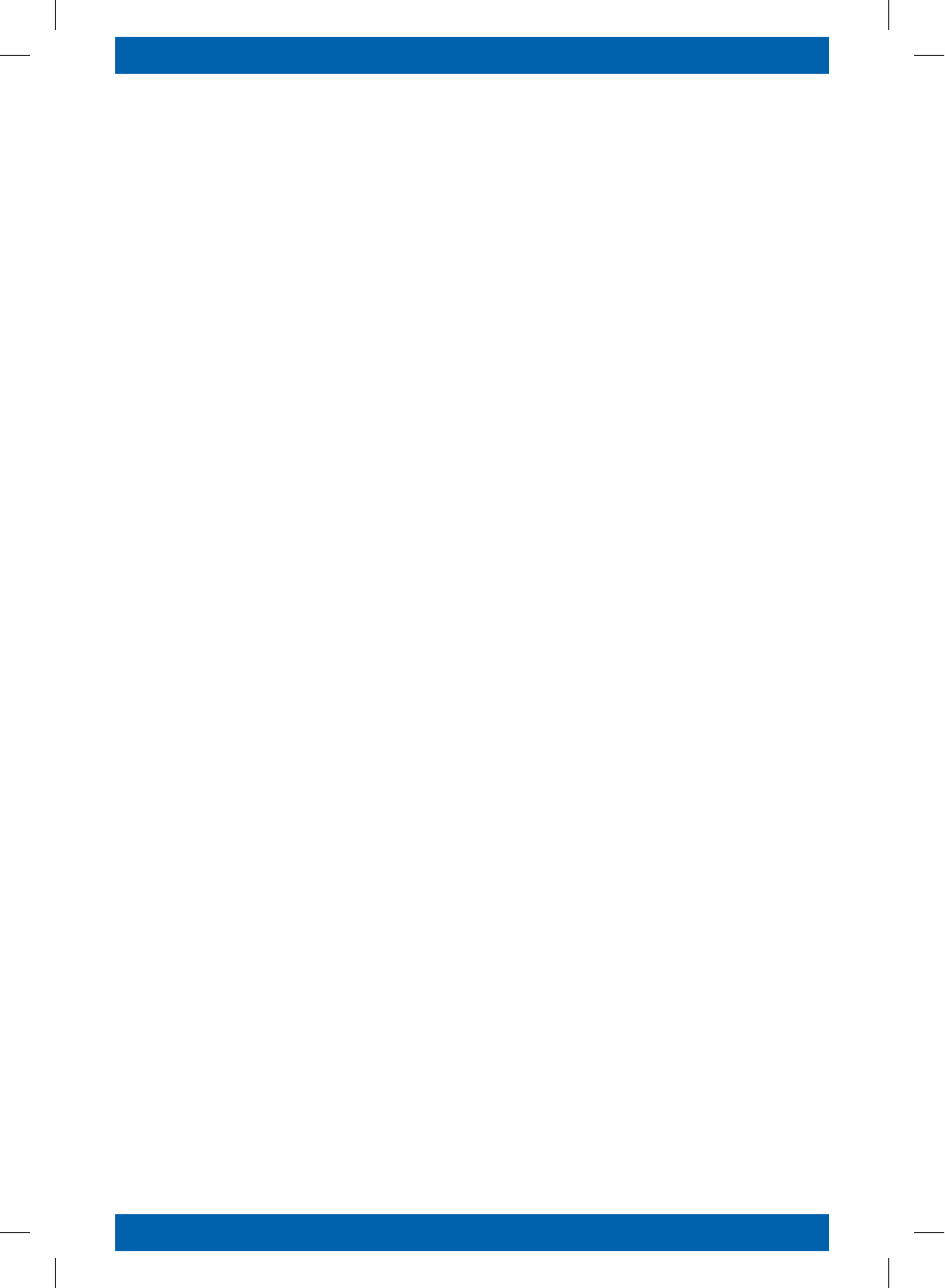# **TABLE OF CONTENTS**

| $\mathsf{I}$ .            | THE GLOBAL CONTEXT                                                                                                               | 3              |
|---------------------------|----------------------------------------------------------------------------------------------------------------------------------|----------------|
| $\mathbf{II}$ .           | THE INDIAN CONTEXT                                                                                                               | $\mathbf{3}$   |
| III.                      | CUSTOMIZING INDIA'S EV POLICY TO THE INDIAN AUTO-INDUSTRY TODAY                                                                  | $\overline{4}$ |
| IV.                       | <b>MAKING EVS ECONOMICALLY VIABLE</b>                                                                                            | 5              |
| V.                        | "MAKE IN INDIA" - IMPORT DUTY AND TAXES                                                                                          | 6              |
| VI.                       | POLICY FOR CHARGING / SWAPPING INFRASTRUCTURE                                                                                    | $\overline{7}$ |
| VII.                      | BATTERY CELLS, PACKS AND MATERIALS                                                                                               | 8              |
| VIII.                     | FOCUS ON SMALL AND PUBLIC VEHICLES TO MAKE EARLY IMPACT                                                                          | 9              |
| IX.                       | RESEARCH AND DEVELOPMENT AND TECHNOLOGY WATCH                                                                                    | 9              |
| X.                        | TRANSFORMING AUTO-ANCILLARIES: A FOCUS ON POWER-ELECTRONICS<br>INDUSTRY AND ELECTRICITY DISTRIBUTION SYSTEM / IMPACT ON THE GRID | 9              |
| XI.                       | <b>IMPACT OF EVS ON ECONOMIC GROWTH AND EMPLOYMENT</b>                                                                           | 10             |
| XII.                      | <b>CONCLUSION</b>                                                                                                                | 11             |
|                           | APPENDIX I: BATTERY SPECIFICS                                                                                                    | 12             |
| APPENDIX II: DRIVE TRAINS |                                                                                                                                  | 14             |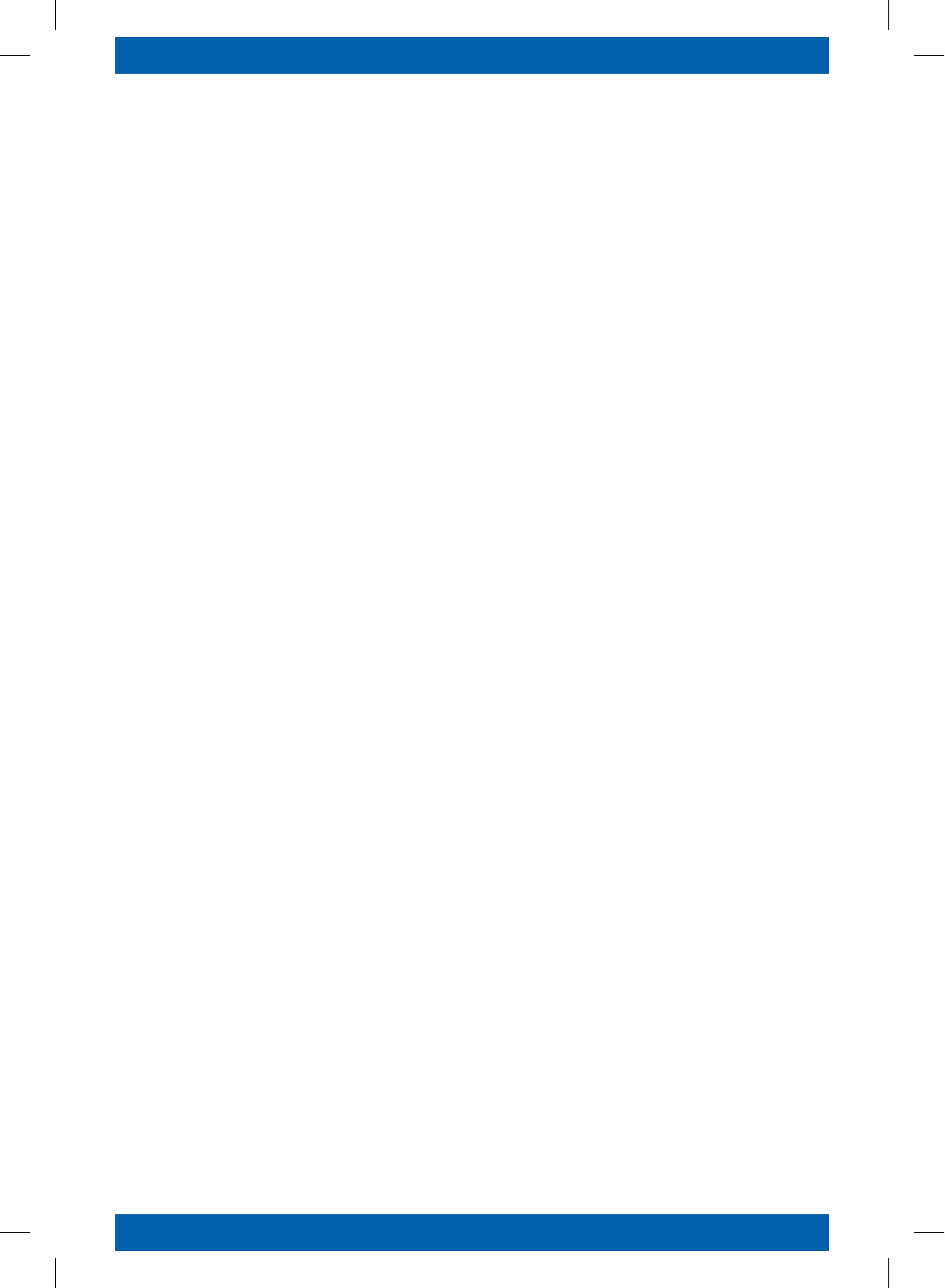# **I. THE GLOBAL CONTEXT**

Historically, mobility and fossil fuels have been inextricably linked with electric vehicles being successful only in a few niche markets. However, over the last decade, a collection of circumstances have conspired to create an opening for electric mobility to enter the mass market. Those forces include:

- 1. Climatic change: The prospect of rapid global temperature increase has created the need for a reduction in the use of fossil fuels and the associated emissions. India has committed to cutting its GHG emissions intensity by 33% to 35% percent below 2005 levels by 2030.
- 2. Advances in renewable energy: Over the last decade, advances in wind and solar electricity generation technologies have drastically reduced their cost and introduced the possibility of clean, low-carbon and inexpensive grids. India proposes to add 175 GW of renewable energy capacity by 2020 and to achieve 40 percent of its electricity generation from non-fossil sources by the same year.
- 3. Rapid urbanization: Economic development, especially in emerging economies, is creating a wave of urbanization as rural populations move to cities in search of employment. While urbanization is an important component of the process of economic development, it also stresses upon the energy and transport infrastructure leading to congestion and pollution. According to a recent study by WHO, India is home to 14 out of 20 most polluted cities in the world. Electric vehicles (EVs) can improve that scenario by reducing local concentrations of pollutants in cities.
- 4. Data capture and analysis: With the rise of GPS enabled smartphones and the associated universe of mobility applications, mobility has undergone a digital revolution. That digital revolution has created possibility of a greater utilization of existing transportation assets and infrastructure. For EVs, which rely on lower variable costs to offset relatively high fixed costs, this enhanced utilization is a critical element of achieving total costs of ownership compared to internal combustion vehicles.
- 5. Battery chemistry: Advances in battery technology have led to higher energy densities, faster charging and reduced battery degradation from charging. Combined with the development of motors with higher rating and reliability, these improvements in battery chemistry have reduced costs and improved the performance and efficiency of electric vehicles.
- 6. Energy security: The petrol, diesel and CNG needed to fuel an internal combustion engine (ICE) based mobility system requires an extensive costly supply chain that is prone to disruption from weather, geopolitical events and other factors. India needs to import oil to cover over 80 percent of its transport fuel. That ratio is set to grow as a rapidly urbanizing population demands greater intra-city and inter-city mobility.

As a result, developed economies such as EU, the USA and Japan as well as developing economies such as China and India have all included EVs in their policies to lower their carbon emissions while providing convenient and cost-effective mobility.

### **II. THE INDIAN CONTEXT**

While many countries have included EVs as an element of transportation policy, their responses have varied according to their stage of economic development, energy resource endowments, technological capabilities, and political prioritization of responses to climate change. In India, a particular set of circumstances which are conducive to a sustainable mobility paradigm have created an opportunity for accelerated adoption of EVs over ICE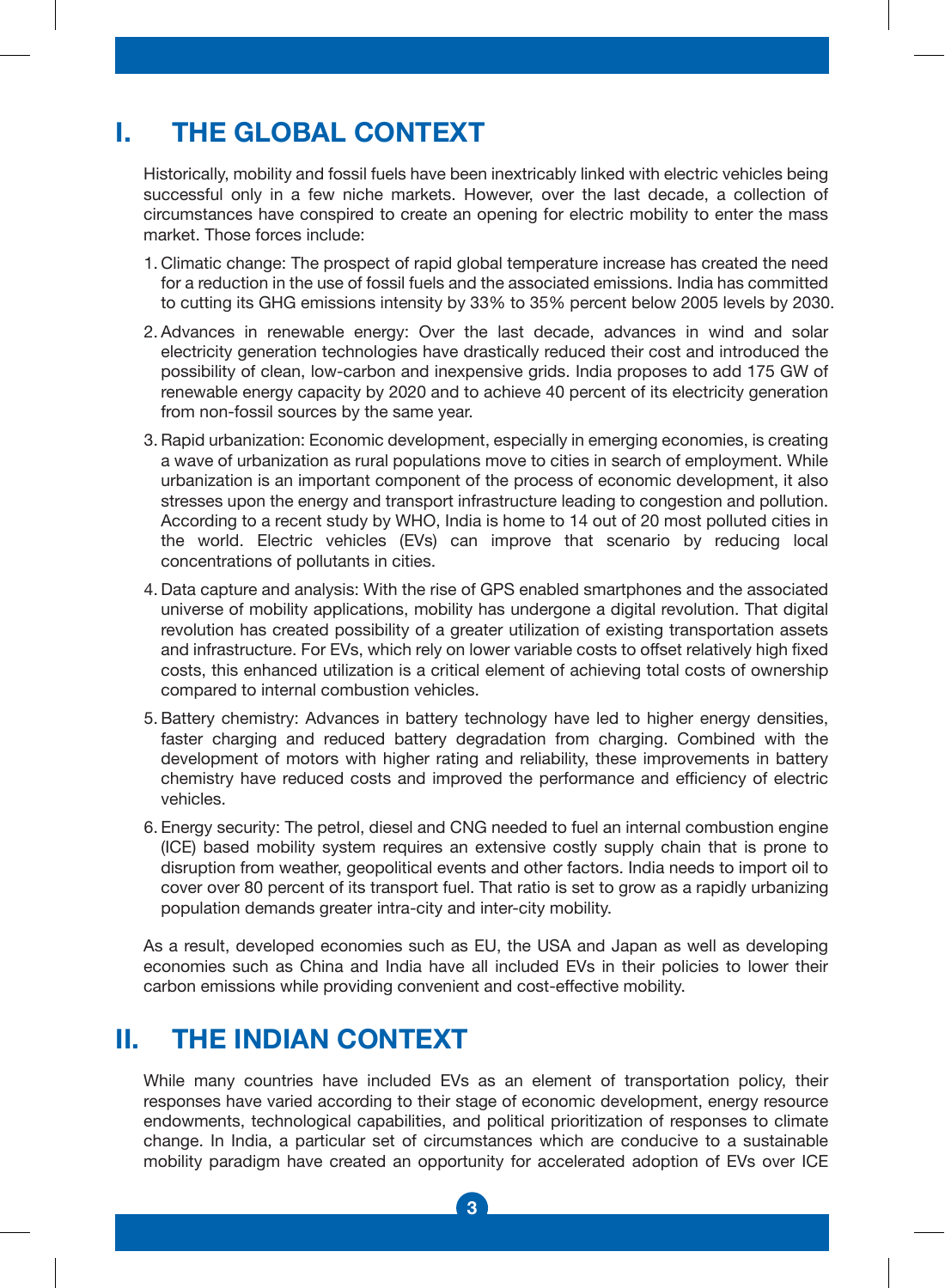vehicles. These are:

- 1. A relative abundance of exploitable renewable energy resources.
- 2. High availability of skilled manpower and technology in manufacturing and IT software.
- 3. An infrastructure and consumer transition that affords opportunities to apply technologies to leapfrog stages of development.
- 4. A universal culture that accepts and promotes sharing of assets and resources for the overall common good.

These circumstances position India to pursue an EV policy which systematically ensures that India's EV program keeps pace with the global scale since large economies seem to take significant steps towards electrification of vehicles. India's growth prospects create potential for developing leadership in EV in certain segments. In that sense, the policy will encourage a path which starts with India-specific characteristics and initiatives for its auto sector, building towards global relevance and applications. The key objectives of the EV policy are:

- 1. Reduce primary oil consumption in transportation.
- 2. Facilitate customer adoption of electric and clean energy vehicles.
- 3. Encourage cutting edge technology in India through adoption, adaptation, and research and development.
- 4. Improve transportation used by the common man for personal and goods transportation.
- 5. Reduce pollution in cities.
- 6. Create EV manufacturing capacity that is of global scale and competitiveness.
- 7. Facilitate employment growth in a sun-rise sector.

### **III. CUSTOMIZING INDIA'S EV POLICY TO THE INDIAN AUTO-INDUSTRY TODAY**

While India is operating in the same global context as other countries who have adopted an EV policy, it has a unique mobility pattern which other countries do not share. An EV policy for India must be tailor made to India's particular needs. While vehicle growth in India is rapid, ownership per 1000 population has increased from 53 in 2001 to 167 in 2015,[1] a key difference between India and other countries and the types of vehicles being used. India uses a large variety of motorized transport on roads and its auto-segments are quite different from that of most of the world. Based on the last six years of sales data, the vehicles on Indian roads are estimated to consist of:

- 1. Two-wheelers: 79% of the total number of vehicles.
- 2. Three-wheelers (passenger and goods), including tempos: 4% of the total number of vehicles.
- 3. Buses and large goods vehicles like trucks: 3% of the total number of vehicles.
- 4. Economy four-wheelers (cars costing less than ₹1 million): 12% of the total number of vehicles.
- 5. Premium four-wheelers (cars costing higher than ₹1 million): 2% of the total number of vehicles.

In India, premium four wheelers (cars) are only 2% of the total sales. However, most advanced technologies are available in this category in global markets. In the near term, India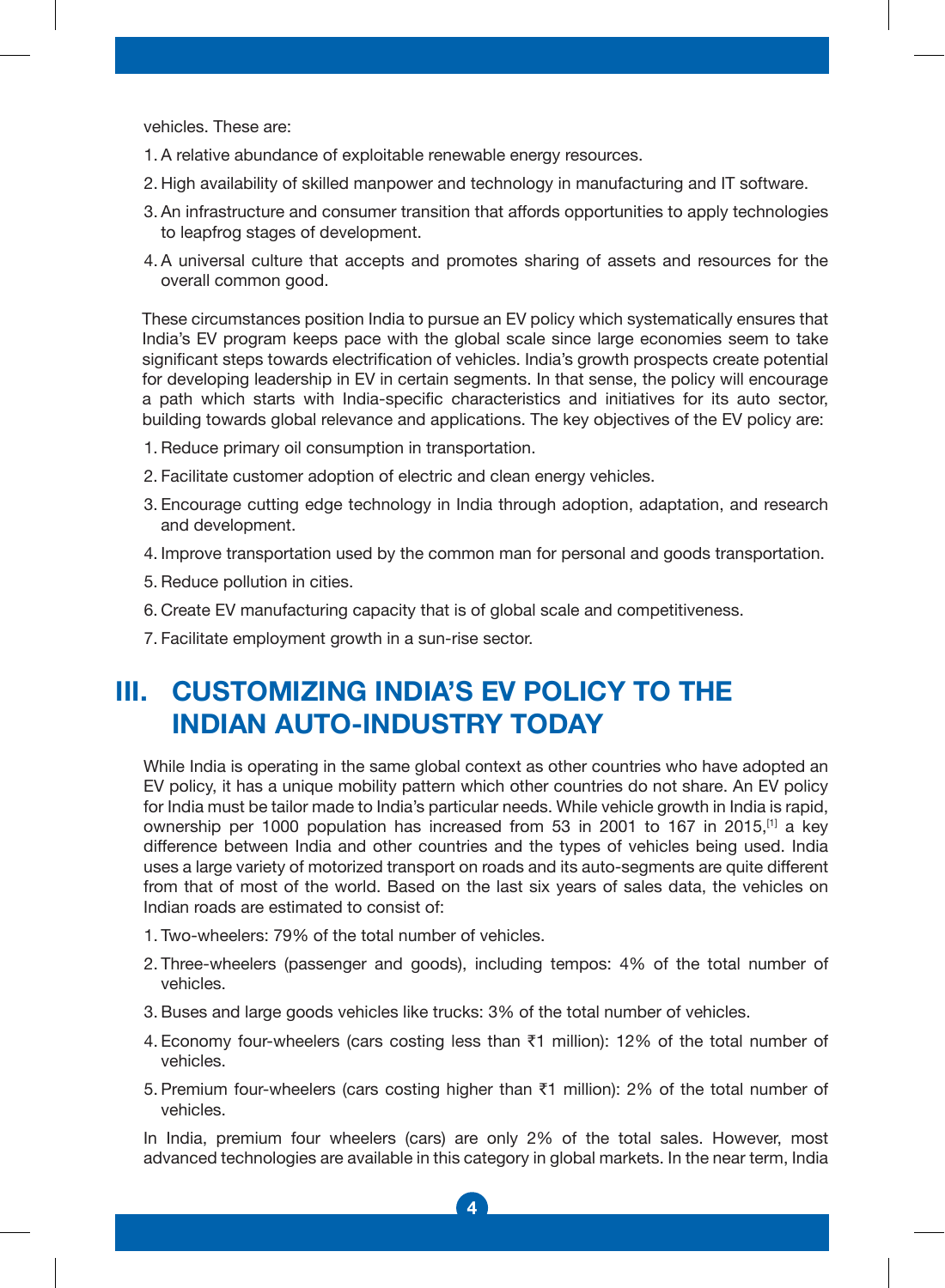should foster early adoption of vehicles by premium customers which will pave the way for consumer comfort with electrification, raise aspirations for indigenous products and make advanced technology available in the market. The presence of world-class technology will help India build a world-class ecosystem for high-quality component and subsystems usable for all kinds of vehicles.

In the longer term, India should establish technological and manufacturing leadership in the economy segment of the market. The prevalence in India of small vehicles such as two-wheelers, three-wheelers, economy four-wheelers and small goods vehicles is unique among large countries. These small vehicles require a unique set of technological and industrial capabilities. Here, India has an opportunity to take a leadership role in the electrification of small vehicles. India's potential volumes for these vehicles as the nation grows, lays the foundation for transformational manufacturing and industrial policy. That focusses on the development of technological expertise and industrial capabilities in the production of small electric vehicles which can not only meet domestic demand but can also place India in a position of global leadership. As other countries begin to look at smaller vehicles with appropriate specifications, India can establish a position of leadership based on domestic demand.

Beyond significant domestic demand for smaller vehicles, another aspect of the Indian mobility market is supportive of electrification: its high level of sharing. Shared mobility in India has exploded, changing the way India travels. Taxi aggregators such as Ola and Uber increases from 130 million rides in 2015 to 500 million rides in 2016[2], leading radio taxis to account for 72% of the overall market. This high penetration of shared mobility in India increases both vehicle utilisation, which plays to the economic advantages of EVs, and also creates natural and large-scale purchases of EVs.

#### **IV. MAKING EVS ECONOMICALLY VIABLE**

The limiting factor of batteries on driving range may be addressed by developing an ecosystem of fast-charging or swapping of batteries. This can be achieved by creating requisite infrastructure, possibly even every kilometer, in dense areas. As a result an important question arises as to what kind of strategy can make EVs, especially small vehicles, economically viable. The general strategy should address two key variables affecting the costs of EVs: battery costs and any fiscal policies that either increase the costs of an ICE vehicle or decrease the costs of an EV.

Broadly speaking, approaches exist to reduce battery costs – reducing the number of batteries that an electric vehicle needs and making batteries cheaper on a per kilowatt-hour basis. For the first approach, reducing the batteries needed for a given EV, there are two key pathways:

- 1. **Providing charging infrastructure:** The limiting factor of batteries on driving range may be addressed by developing an ecosystem of fast-charging or swapping of batteries, by creating an infrastructure, maybe even every kilometre, in dense areas. A smaller battery will lower costs by reducing the total weight of the vehicle, resulting in higher energy-efficiency and improved ability to upgrade as the technology evolves. Charging infrastructure can be rolled out on a city by city basis with select cities and regions leading the transition. This would be consistent with global experience where 33 percent of all EV sales take place in only 14 cities where charging infrastructure is widespread and convenient to use. Approaches for creating effective charging infrastructure are outlined below.
- 2. **Increasing efficiency of vehicles:** Incentivising developments to increase vehicle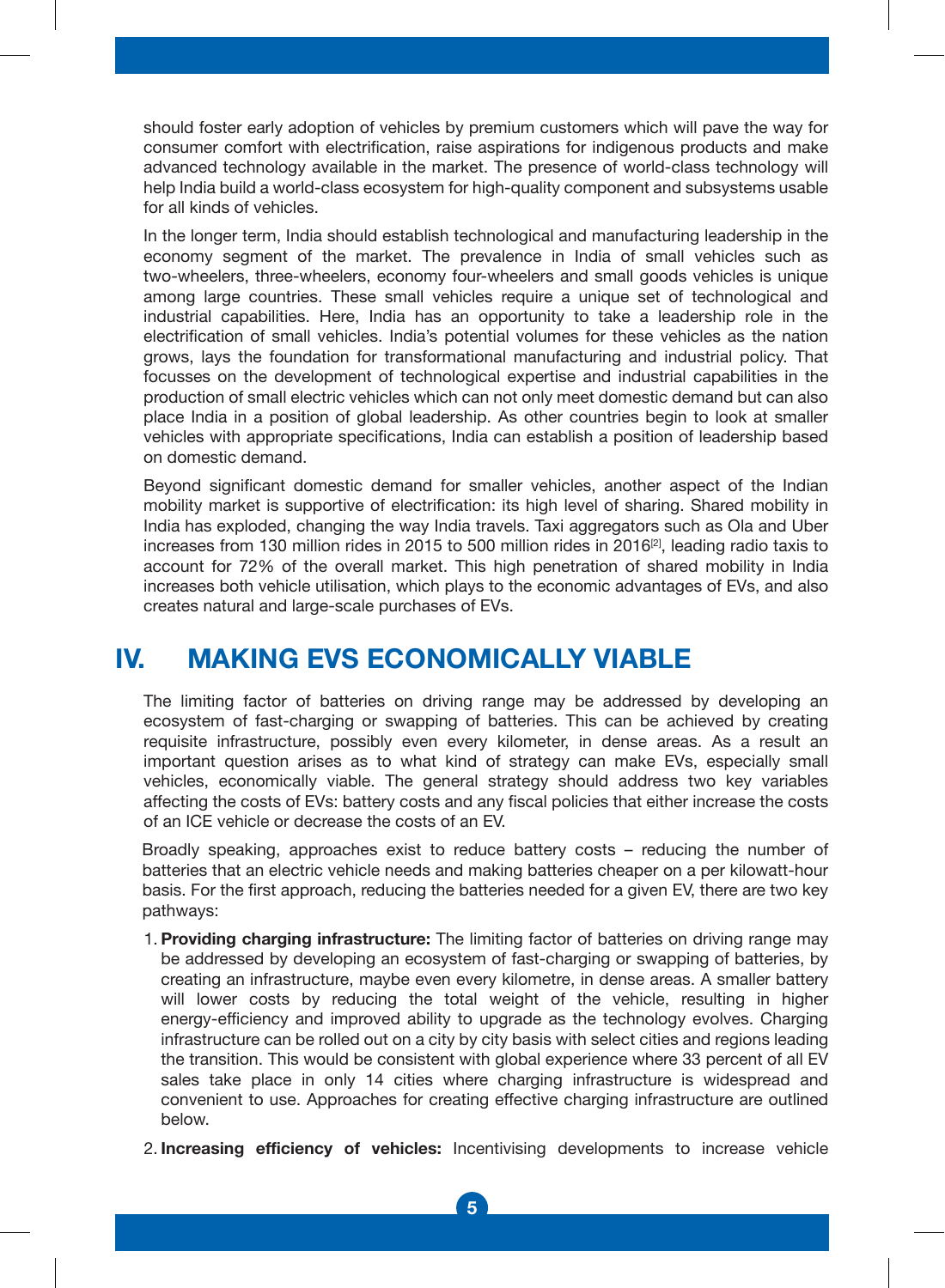efficiency, thereby reducing energy consumption, can enable to a vehicle to travel the same distance on a smaller battery pack. Energy efficiency can be enhanced by using more efficient electric motors [see Appendix II] using better tyres, enhancing the aero dynamics of the vehicles and reducing its weight. This would reduce battery size needed for a certain range.

 For the second approach, reducing the unit costs of each battery, India can explore several pathways:

- a. **Selecting appropriate battery chemistries** [See Appendix I]: As batteries dominate costs of electric vehicles, the strategy would be to use battery chemistry with optimized cost and performance at Indian temperatures. India should encourage manufacturing of such battery cells in India. India is already making battery packs (cell to pack).
- b. **Exploring new battery chemistries:** Focussing on materials like lithium, manganese, nickle, cobalt and graphite that are used in batteries and determine its costs. While it is important to secure mines which produce these materials, India must also obtain these battery materials through recycling of used batteries and should aim to become the capital of "urban mining" of used batteries.

Beyond reducing battery costs, India can explore potential avenues of fiscal support for EVs to accelerate adoption. The standard approach in other countries to providing fiscal support to EVs has been direct subsidization. For example, EVs in USA, Europe and China have up to<sup>[3]</sup> 40% "all-in" subsidies. Those subsidies include direct federal or state subsidy to buyers, mandates to manufacturers, utility subsidies or subsidy in the form of fee bates where vehicles are taxed based on their  $CO<sub>2</sub>$  emissions, whereas EV receives support. As costs decline and the share of EVs in total vehicles increases, most nations plan to taper off such subsidies.

For India, however, those paths are not viable; the elimination of direct subsidy will be the policy basis. Therefore India has to be creative to make electric vehicles and its infrastructure economically viable from the very beginning. Its policy and strategy have to be fundamentally set up to enable EVs to make business sense. Direct financial demand-incentives / subsidies could be replaced by Tradable Auto-Emission Coupons or credits based on  $\text{CO}_2$  emissions per km as well as on a sliding scale for vehicle efficiency. This will encourage the market to build efficient vehicles with lower emissions per km. Thus, while vehicle manufacturers exceeding  $\mathrm{CO}_2^-$  emissions targets would have to purchase coupons or credits, the manufacturers meeting the targets would be rewarded with coupons. Market will decide the prices of these coupons. This will incentivize EVs and low-emission vehicles as well as energy-efficient vehicles at the expense of the vehicles with high emissions and lower-efficiency.

Accelerating the availability of necessary electricity network infrastructure as well as domestically produced technologically superior EVs, chargers and components will bring down costs and increase the options available for transportation electrification in India. This could bring total cost of ownership (TCO) of EVs to parity with ICEs by as early as 2025.

### **V. "MAKE IN INDIA" - IMPORT DUTY AND TAXES**

#### **IMPORT DUTY AND MAKE IN INDIA**

 1. Keeping in mind the stage of EVs in the country, India needs a new approach to import duty while keeping "Make in India" as a goal. The principle of establishing custom duties will be to give specific preference to value chains manufactured in India. Goods contributing to the lowest value-add chain (like finished goods) would have the highest import duty; one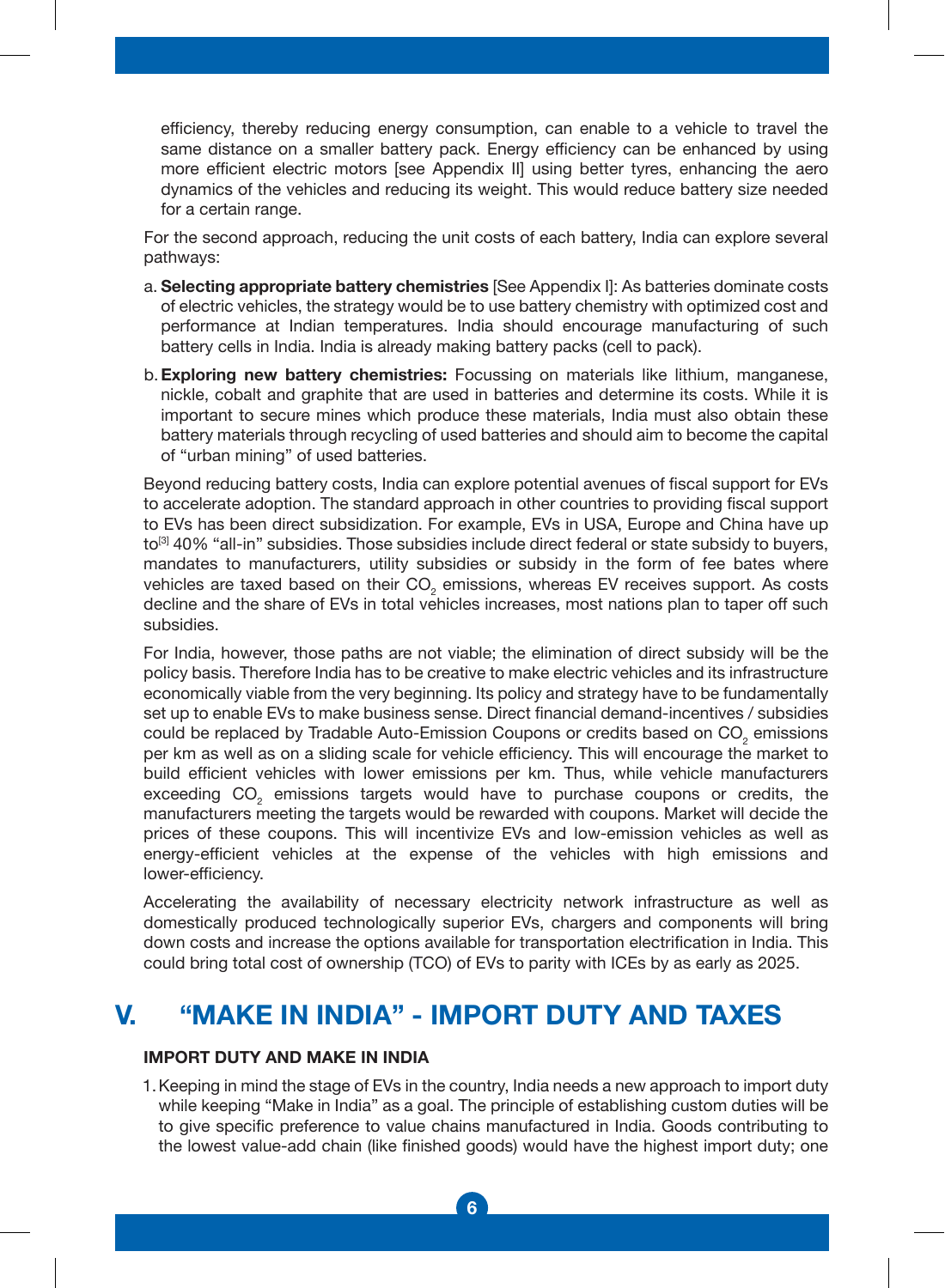contributing higher value-add (like components) would have lower import duty and the one contributing to highest value-add would have the lowest or zero duty. Thus, finished electric cars and chargers should have highest import duty; sub-systems like batteries, air-conditioners, power-modules and drive-trains will have lower than this highest import duty; and subsystems like battery-cells, motors, controllers, ICs, magnets, and connectors will have zero duty.

#### **PROPOSAL FOR GST**

 2. GST should favor commercial vehicles that have higher utilization and drive more KMs, to maximize electric Vehicle Kilometre (VKM). The GST benefit should incentivize higher utilisation and replacement of equipment, thereby increasing climate mitigation and congestion reduction.

# **VI. POLICY FOR CHARGING / SWAPPING INFRASTRUCTURE**

EV charging and battery swapping are two means for providing energy to a vehicle. EVs will proliferate as charging/swapping infrastructure is set up. India would recognize battery swapping and battery charging as addressing different segments of vehicles and two equally valid options that industry may choose to use. Businesses that provide charging/swapping would be referred to as Energy Operators (EO). They would deploy slow and fast chargers at suitable locations for EVs. Similarly, they would purchase batteries, setup charging and swapping service and provide the charged batteries on lease for EVs. Both the charging as well as swapping service would require that EVs have standard charging protocols to connect to a charger of swappable batteries and have a standardized connector.

Government of India would consider providing long-term and short-term tax-incentives and faster depreciation as incentives to EOs for deploying slow/fast chargers and carrying out battery swapping. GST for all these chargers and swappers should be the same as that for the vehicles. Swappable vehicle batteries and vehicles without batteries (which receive swappable batteries) should also be treated the same under GST.

Further, installation of chargers would be allowed (and over time, mandated) on street parking, parking lots and any public charging space.

#### **STANDARDS FOR CHARGERS**

An EV uses electricity as fuel which is stored in a battery in the vehicle. The charging can be done at home using what is called as home-chargers (also referred to as private-chargers) or public chargers, installed on streets, parking lots, petrol pumps, or any other public charging space. The chargers are referred to as EV Supply Equipment (EVSE). Public-charging infrastructure is an important complement to home-chargers. The main EVSE characteristics that differentiate chargers include,

- Power and voltage levels: the output power range and voltage range supported by an EVSE.
- AC or DC: whether the output of EVSE is AC or DC; if it is AC, the vehicle needs to have an on-board charger.
- Type: the output socket and connect or used by an EVSE.
- Mode: the communication protocol between the vehicle and the charger.

An EVSE standard thus defines power level, voltage level, AC or DC output, type and mode.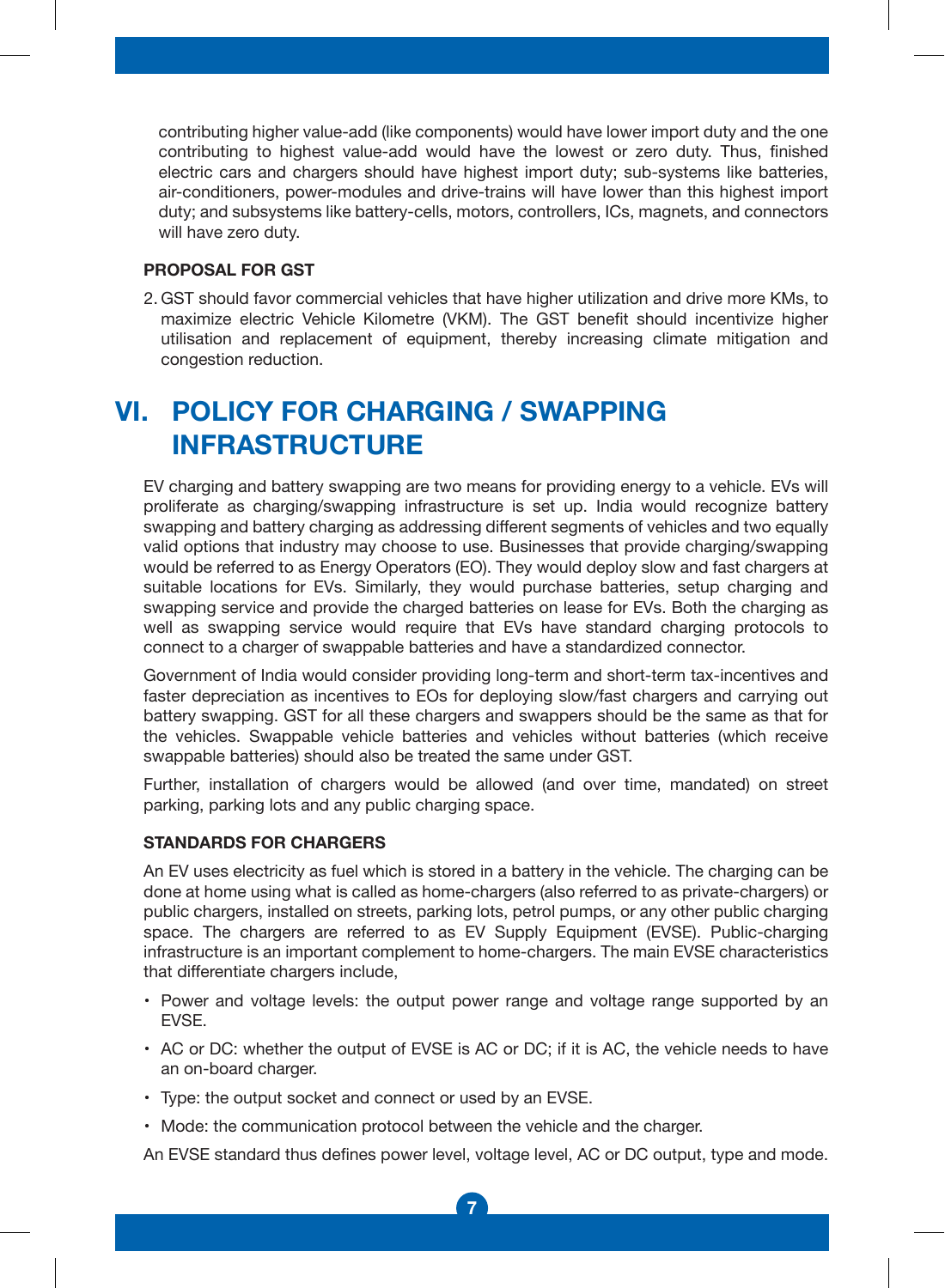Besides, all EVSEs need a communication protocol between EVSE and a Central Management System (CMS). The standard would include safety measures and operational procedures and specifications including packaging, thermal and humidity levels and possibly payment mechanism. In this regard, Department for Science and Technology (DST) will develop indigenous standards through the grand challenge method through active participation of industry, academia and other stakeholders. In the interim, until indigenous standards are developed, subsidy would be provided for setting up of public charging standards adhering to globally acceptable standards.

Today the ratio of public slow chargers and fast chargers deployed is about 5:1. EV industry, on getting cross-subsidy through coupons/credits (as discussed in section IV), could support initial roll-out of the chargers. An attempt should be made to make all these deployed chargers self-sustainable in the financial sense at the earliest possible.

### **VII. BATTERY CELLS, PACKS, AND MATERIALS**

- a. Lithium-ion battery manufacturing consists of three parts. First is cell to battery-pack manufacturing involving a value-add of 30 to 40%. The second is cell manufacturing with a value add of 25 to 30%. The third involves battery-chemicals with a value of 35 to 40% of the total cost of battery pack. While cell to pack manufacturing plants have started functioning, the others need to be encouraged. India would provide MSIPS incentives and tax incentives for such manufacturing.
- b. India needs a minimum of 10 GWh of cells by 2022, which would need to be expanded to about 50 GWh by 2025. Therefore, manufacturing these cells in India would be encouraged. It is imperative that India gets the cell-cost and parameters like energy-density (size and weight), life-cycles, safety, temperature tolerance right, so that its batteries are best in the world. Early plants can be set-up either by international manufacturers or as joint ventures between Indian companies and international manufacturers. MSIPS incentives and tax incentives need to be provided to these companies. This needs to be coupled with strong support to R&D in the new battery chemistry and manufacturing process to those organizations who have the capability of translating R&D to commercialization.
- c. At the same time, India would need a policy to secure materials used in Lithium-ion batteries, including lithium, cobalt, nickel, manganese, and graphite. Our first task will be to scan for these resources within India and at the same time make or incentivize strategic investments in international mines for these materials. Perhaps the most important task would be setting up of Lithium-ion battery recycling industry (what is referred to as urban mining). India would need to introduce strict norms for recycling every Lithium-ion battery used in an EV, mobile phone or a laptop. It could allow import of used Lithium-ion batteries for recycling, with tight environment norms, so that all recycling plants have zero-emission. Finally, MSIPS incentives and tax incentives could be provided for Lithium-ilon battery recycling plants as well as for chemical industries, which would convert battery materials into chemicals.

To incentivise longer life batteries to be developed and produced, India would enable battery systems, both within vehicles and in "second life" to avail potential revenue in supporting load balancing, time-of-day charging, energy banking and other uses after their useful life in the automobile is exhausted.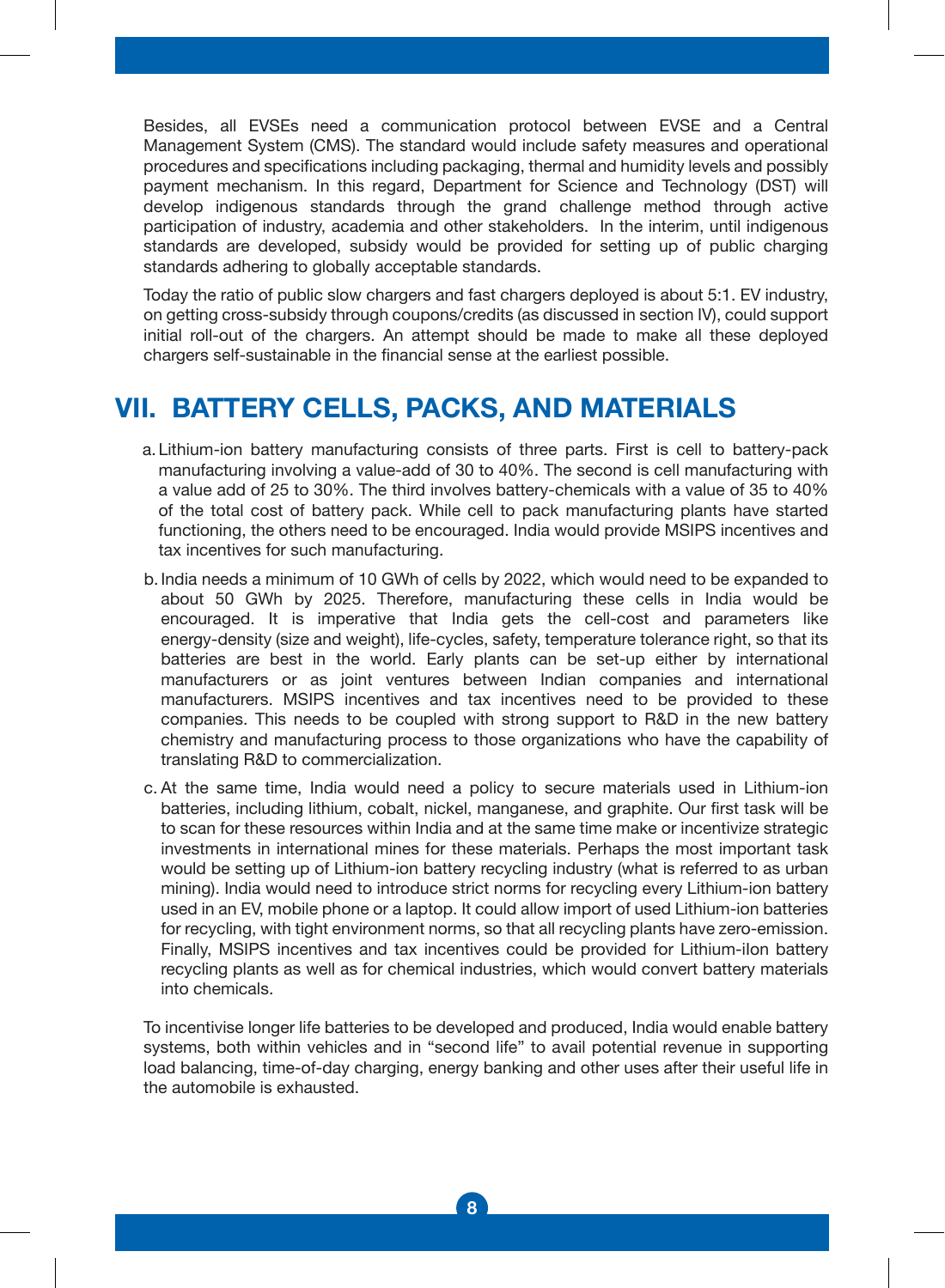### **VIII. FOCUS ON SMALL AND PUBLIC VEHICLES TO MAKE EARLY IMPACT**

While encouraging the sale of private EVs, India's focus, at least in the first few years, should be on small, public and rural transportation. It is possible for India to have a unique impact and scale early with two-wheelers and three-wheelers, including three-wheeler goods vehicles. Special attention is needed to get these vehicles to become economically viable and flourish.

Simultaneously, India needs to ensure that electric buses become viable. With the credits/coupons as discussed in section IV, buses would become economically viable very quickly with the rationalized customs duties. Cars used in the government and taxi fleets need to be available early. They should be economically viable with credits/coupons discussed in section IV. India could use both charging and swapping to get these vehicles scale early.

# **IX. RESEARCH AND DEVELOPMENT AND TECHNOLOGY WATCH**

It is imperative that India quickly develops strong Research and Development (R&D) capacity leading to commercialization in EV subsystems. The Government will aid R&D grants through grand challenge, for product-development which could commercialize within one or two or at the most, three years. Short-term R&D would be required for electric motors and controllers, DC-DC converters, EV chargers, electric power-steering, electric power-brakes, electrical air-conditioners, vehicle control and management and communication protocols. All such R&D proposals would ab-initio figure out target volume costs of EV subsystems in India. Another area that will require R&D is to understand the impact of large scale charging on the electric grid.

Besides, India would need to watch out for new approaches and technologies and promote long-term R&D in all aspects of EV technologies. These include hydrogen fuel-cells, new battery-chemistries (with higher specific energy and energy densities), battery materials and chemicals, distributed motors, batteries withstanding higher temperatures, motors without permanent magnets, heavy trucks, and two-way power transfer between grid and EV chargers. A model that brings together IITs, private manufacturing and CSR would be put in place.

### **X. TRANSFORMING AUTO-ANCILLARIES: A FOCUS ON POWER-ELECTRONICS INDUSTRY AND ELECTRICITY DISTRIBUTION SYSTEM / IMPACT ON THE GRID**

- 1. Finally, EVs use power-electronics extensively. India had an early start of its power-electronics industry. However, the industry has not kept pace with new developments that have seen digitization of power-electronics over the last decade. India would need a new power-electronics industry which can help develop and produce high-efficiency sub-systems for EV industries. A special thrust is needed to promote such industries.
- 2. Indian power industry needs to be prepared for the EV roll-out. The network must be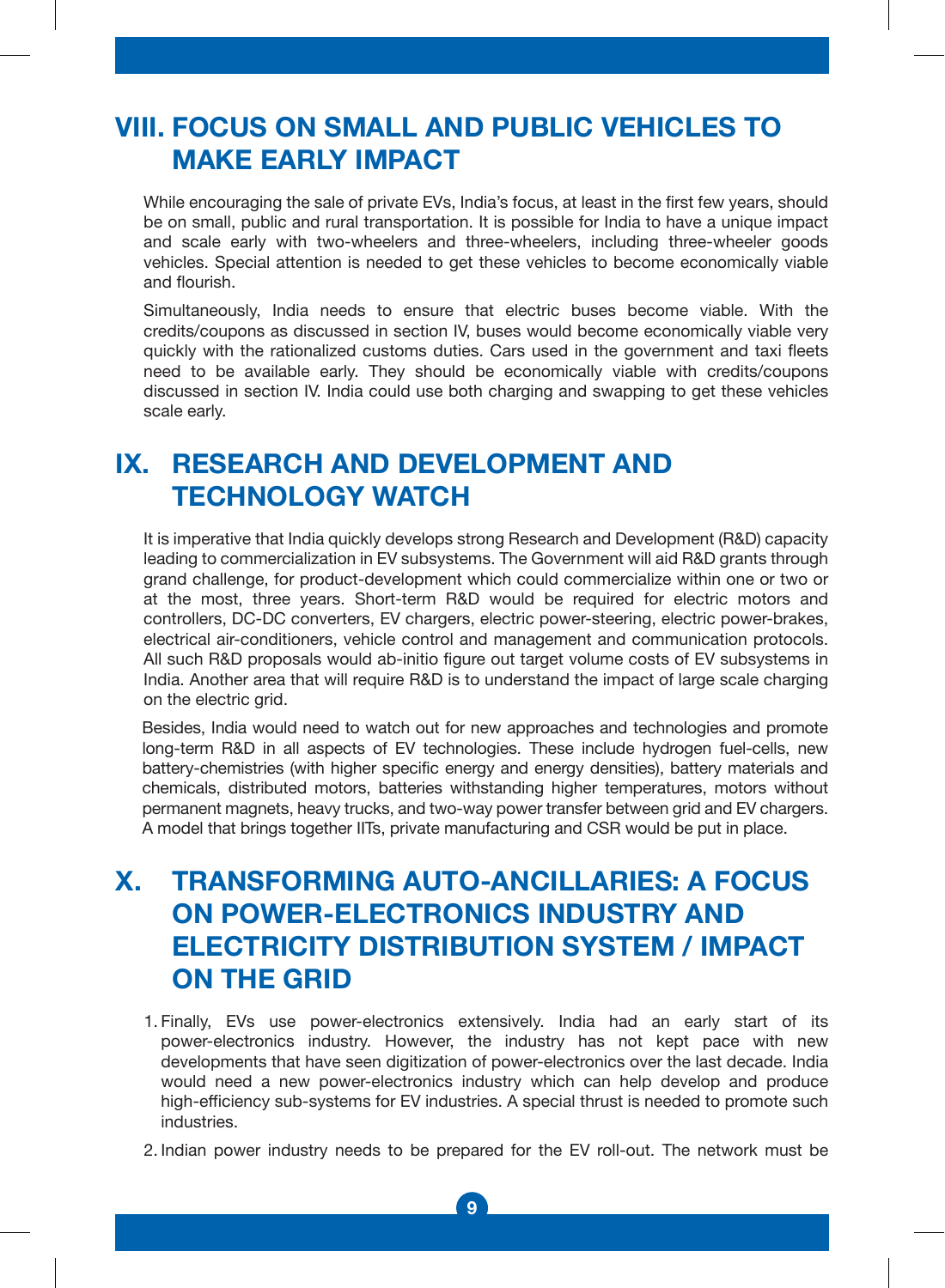geared to minimizing impacts. Some key actions to prepare for greater EV penetration are demand-side management, dynamic electricity pricing, and vehicle-to-grid technology for use of EVs as active loads and generators for power demand shaping. Global experience suggests that the distribution systems are generally quite loaded and enough spare capacity is not available to support charging infrastructure required for EVs. A similar situation exists in Indian cities where adding banks of chargers is possible only with upgrading of distribution networks. Managing distribution transformer upgrades may be less expensive and easier. More difficult would be managing overloaded cables which can be significantly more expensive, especially for underground networks. Similarly, harmonic distortions due to EV charging may impact grid stability. The EV chargers must be carefully certified to meet the harmonic-distortion specifications, using active filters if required $^{\text{44,151}}$ .

### **XI. IMPACT OF EVs ON ECONOMIC GROWTH AND EMPLOYMENT**

Shifting modes of mobility could launch new business opportunities. These would emerge in areas such as charging and swapping infrastructure, service, or integrated transport. In India, energy players have entered the mobility industry, while some traditional power companies are exploring possibilities in charging infrastructure, and infrastructure companies are seen entering the battery business. An important task that needs attention is transforming and up-scaling small and medium sub-system and auto-component industries. A large number of such mini-micro industries are auto-ancillary companies for diesel/petrol vehicles. They provide large number of jobs. Many of them will not survive as EV replaces petrol/diesel vehicles. A careful plan to hand-hold such industries and help them during the transition to EV components manufacturing is required.

Expansion of transport fleets based on IC engines negatively impact the economy considerably, apart from their negative health contributions. Crude oil price volatility adds uncertainty to an already burgeoning import bill, while also needing huge investments in oil refineries and related distribution infrastructure. There are several studies that suggest overall positive impact on GDP on introduction of EVs in fuel importing service dominated economies. One study has estimated that driving the shift to electric vehicles would lead to a 1% increase in EU GDP<sup>[6]</sup>. In another study, net private and social benefits are estimated between \$300 and \$400 per EV<sup>[7]</sup>. Coupled with generation of renewable power, the battery manufacturing industry in India can become bigger than the total amount spent on import of crude oil. This would provide a huge boost to the Indian economy. The revenue loss for governments from the taxes on the oil sector is expected to be replaced by higher tax revenues in other economic sectors.

#### **IMPACT ON EMPLOYMENT**

European Climate Foundation has estimated that through reducing oil demand by more efficient electric cars, employment will increase by 5,00,000 to 8,50,000 by 2030. Another report estimates that about 2 million additional jobs will be created by EVs by 2050. The report further adds that oil production and distribution has very low employment intensity of just four jobs per million Euros value added compared to 24 jobs per million Euros in the general economy. Therefore, any shift in expenditure from buying imported oil to other expenditure choices would generate additional employment. Further, as imported oil is replaced by electricity and batteries, large employment is possible in enhancing power-generation and distribution, and in battery manufacturing, including battery-recycling.

As far as the automotive sector is concerned, a large part of the supply chain will get transformed in the power train segment. Traditional suppliers will move from supplying parts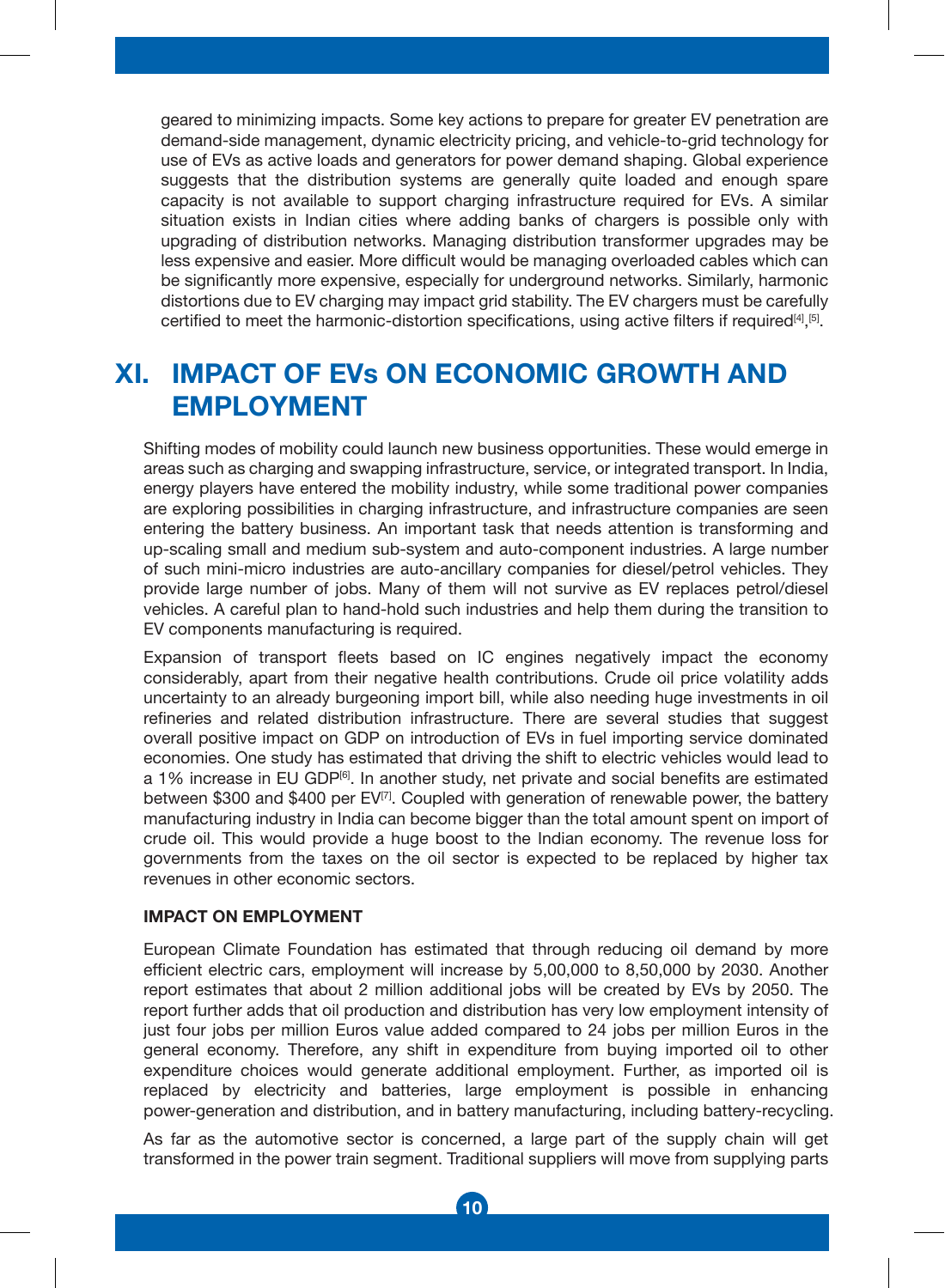such as exhaust pipes and ICEs to perhaps battery materials, electric motors, and regenerative braking systems. EVs will create opportunities in durable and lightweight thermoplastics, higher demand for electricity, storage and many others. The net impact on employment would perhaps be balanced out. In addition, EV battery charging and swapping would create a large number of jobs throughout the country.

#### **IMPACT ON ENVIRONMENT AND HEALTH**

ICEs are one of the main sources of air pollution globally. They negatively affect both human health and ecology. Emissions from ICE powered motor vehicles are responsible for about two-thirds of air pollution in urban areas. The current ban on older fuel cars in some Indian cities already shows a positive influence on air quality, and this can only further improve with the large scale introduction of EVs.

#### **LAST-MILE CONNECTIVITY AND RURAL TRANSPORT**

Some Indian cities today have metros as public transport and others have bus services. Many other cities and most towns do not have either. The last-mile connectivity in cities which have metros/buses is provided by rickshaws/autos. In cities and towns which do not have metros or buses, the only public transport available are rickshaws and autos. Early conversion of these vehicles to electric vehicles using Lithium-ion batteries will provide clean transport to a large number of people.

Today the primary transport for villages, taking people to bus-stops on the highways or train-stations, is ICE three-wheelers. It is possible to quickly convert them to electric, providing clean transport in villages. Further, battery-charging and swapping outlets may be operated in larger villages, creating jobs in rural areas. Specifications must ensure that these vehicles do not pose an inconvenience to other users of public roads and highways.

Freight movement in the rural areas, and for transport connecting farms to cities, are primarily handled by smaller transport vehicles (like rickshaws, autos and tempos). These vehicles are eminently suited for replacement by EVs. Sustainable mobility would require that small freight vehicles are enabled by aggregators to be made available on request, just as Uber or Ola cabs for city commuters. This would cut farm to market costs for the farmers, and also result in better fleet utilisation. The electronic platforms to enable such operations need to be developed.

### **XII. CONCLUSION**

India has a lot to gain by converting its ICE vehicles to EVs at the earliest. Its oil-import bill would considerably reduce. ICE vehicles are a major contributor to pollution in cities and their replacement with EVs will definitely improve air quality. There is a considerable possibility that we can become leaders in small and public electric vehicles. India has over 170 million two-wheelers. If we assume that each of these vehicles uses a little more than half a litre of petrol per day or about 200 litres per year, the total amount of petrol used by such vehicles is about 34 billion litres. At ₹70 per litre, this would cost about ₹2.4 lakh crores. Even if we assume that 50% of this is the cost of imported crude (as tax and other may be 50%), one may save  $\overline{51.2}$ lakh crores worth of imported oil. There is a real possibility of getting this done in the next five to seven years. This would however require innovations, a policy regime that encourages access to latest technologies and a concerted effort by the Indian industry to achieve global competition through acquiring the necessary scale and using cutting edge technology.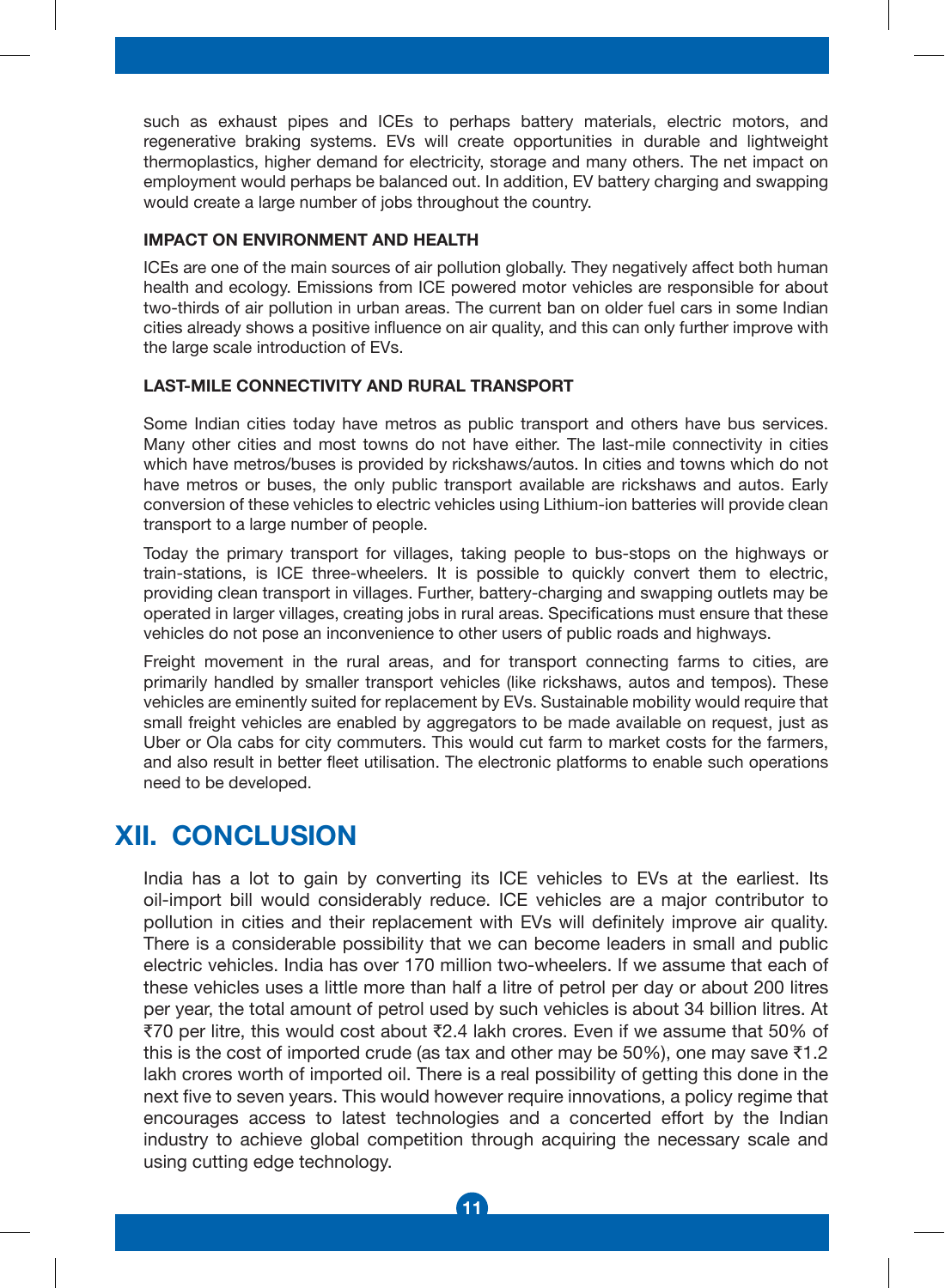# **APPENDIX I: BATTERY SPECIFICS**

Battery costs, which are the single largest driver of TCO (Total Cost of Ownership) for EVs, have seen enormous technological advancement in recent years, in both improving battery performance and reducing cost. Most of that progress has come in advances in Lithium-ion batteries which have have become the batteries of choice for electric vehicles, largely because of high specific-energy, the ability to charge rapidly and their long cycle-lives which is considered over after a batter degrades to between 75-80% of original capacity. Lithium-ion batteries used in EVs have different chemistries and with specific characteristics. The most common ones are as below:

- 1. **NMC-Graphite battery cells:** These battery-cells use Nickle-Manganese-Cobalt (NMC) chemistry as cathode and Graphite as anode. They are most commonly used EV batteries today as they provide specific-energy of 200 Wh/kg or more and the cell-costs are in between \$150 to \$200 per kWh. They are typically charged at 1C or 1.5C and are used with a discharge depth of about 80%. When charged and discharged at 25°C, they would typically give 2500 life-cycles. The cell-chemistry, however, has safety issues at high-temperatures and generally not recommended to be used as cell-temperatures, touches 55°C to 60°C. When charged or discharged at 45°C or at 3-C rate, the life-cycle may reduce to as low as 500 cycles. Thermal design incorporating heat-dissipation is therefore an important element of battery-packs. There are other battery chemistries like Nickle-Cobalt-Aluminum-Graphite (NCA-Graphite), Lithium-Manganese-Oxide-Graphite (LMO-Graphite) and Lithium-Cobalt-Oxide-Graphite (LCO-Graphite) with similar properties. Sometime, LMO-Graphite is mixed with NMC-Graphite.
- 2. **NMC-LTO:** These cells use Lithium-Titanium-Oxide (LTO) as anode instead of graphite. They are powerful cells which can be charged and discharged at 10C, have life-cycles upward of 10,000 and can withstand 60°C temperatures, without impacting life cycles. However, their specific energy hovers around 80 Wh/kg to 100 Wh/kg and the current cost exceeds \$450 per kWh. They are therefore, used only in specialized vehicles, where smaller batteries are used with charging and discharging very frequently (like a bus with a small LTO battery being charged at every city bus stop for about a minute).
- 3. **LFP-Graphite:** Batteries with Lithium-Ferrous-Phosphate-Graphite (LFP-Graphite) have characteristics in between that of NMC-Graphite and NMC-LTO. They have slightly higher life cycles than NMC-Graphite and can better withstand higher temperature and are therefore, safer. However, their specific energy is about 140 Wh/kg and has a theoretical limit of about 160 Wh/kg. They would therefore not compete with NMC-Graphite in terms of weight or costs and are thus, being fast discontinued.

In addition to currently available Lithiuom-ion chemistries, future developments in battery chemistry may yield a new generation of batteries which will include 'solid state' batteries that promise a storage capacity of about 1000 Wh/kg and 80 percent charge in about 10 minutes. These batteries, however, are still at laboratory scale and would take time to be commercially available. Ultra-capacitors, an alternative to batteries, are also upcoming potential energy storage systems.

#### **IMPACT OF BATTERY ON VEHICLE PERFORMANCE**

Other major concerns are weight of the battery in the vehicle, range that the battery provides and the costs of the battery. A battery pack will need cooling depending upon the usage and the ambient temperature. This adds to the weight of the battery. As mentioned earlier, NMS-Graphite cells today have about 200 Wh/kg or 5 kg per kWh. The weight of the battery pack may be in between 1.3 to 1.5 times that of cells, depending upon the packaging and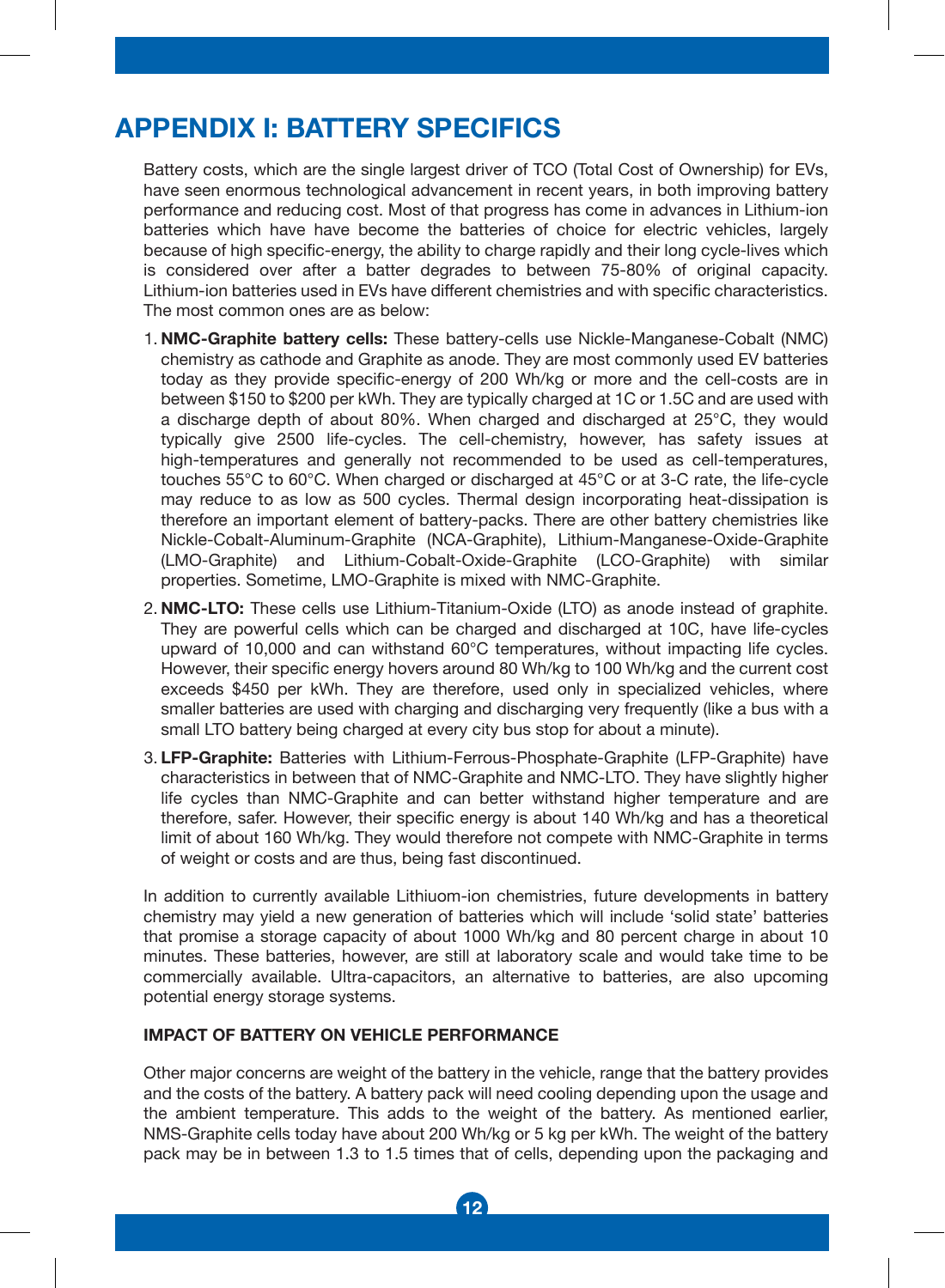the cooling. Higher weight increases the overall weight of the vehicle and results into higher energy-consumption per km of travel.

#### **BATTERY COOLING**

When a battery is charged or discharged at 1C, typical heat generation may be only 1% to 3% of the energy used. But at 2C, the heat generation can be 4% to 9% of the energy used and at 3C it can rise to 9% to 27%. First, this would be considerable energy loss for the vehicle. But more important is that the cell-temperature will shoot-up rapidly and the cells would require significant cooling. Problem gets compounded in Indian conditions where the ambient temperature is of the higher range.

#### **RANGE ANXIETY AND CHARGING / SWAPPING**

The battery-size, cooling-requirements, weight of the vehicle (including battery and passengers) and energy-efficiency of the vehicle (amount of energy required per km), all goes on to contribute to the range that a vehicle can travel, before it requires recharging or battery-swapping. Addressing range issues is critical to the ecosystem development.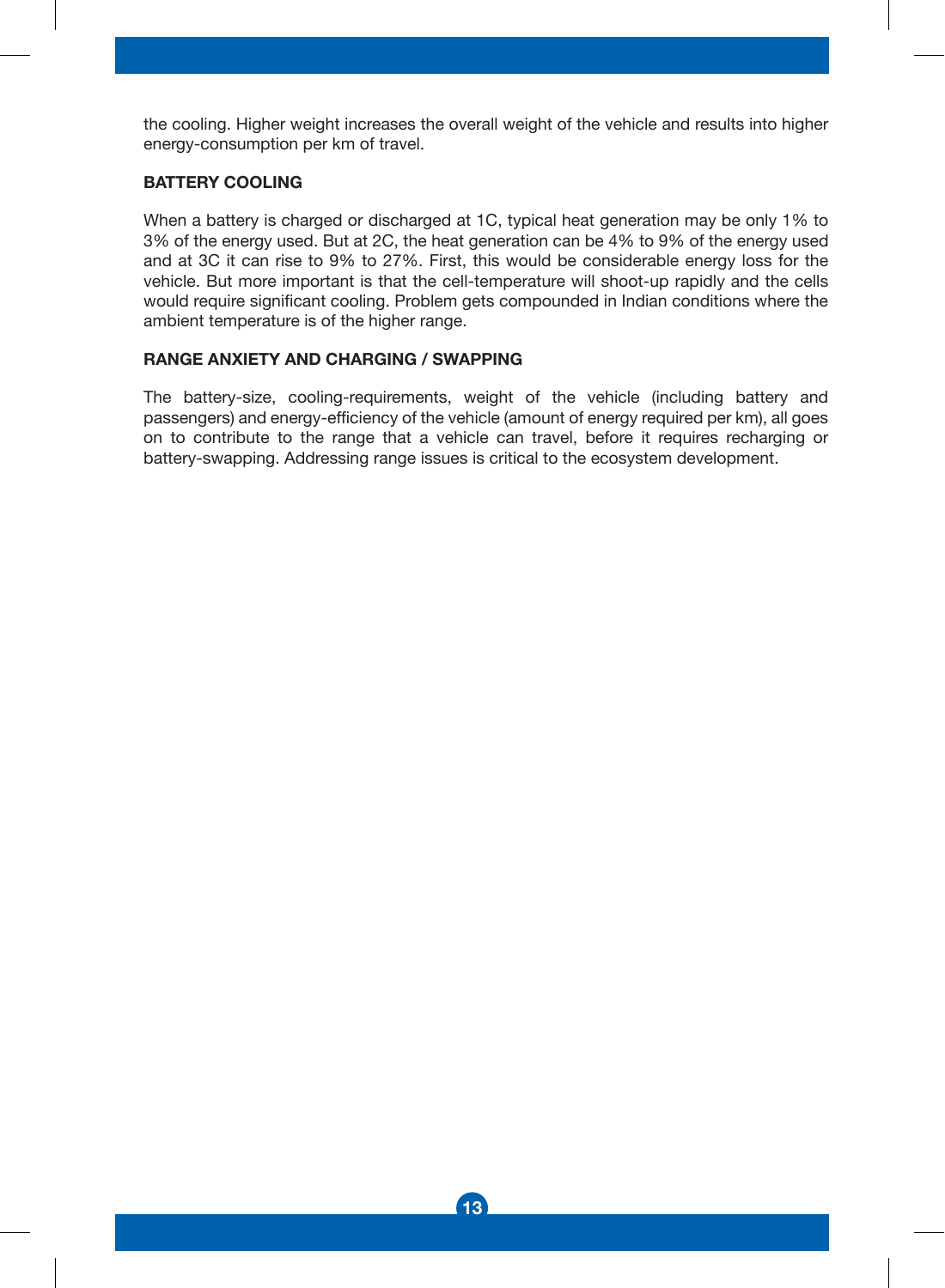### **APPENDIX II: DRIVE TRAINS**

Drive-trains along with battery are the most important components of an electric vehicle. The drive train consists of electric motor, the controller, and other sub-systems like DC-DC converters. Some key attributes in selecting appropriate drive trains include:

- **Vehicle weight and use patterns:**The power requirement of the motor depends upon the weight of the vehicle along with its payload, the speed-range at which the vehicle has to be driven, gradeability that it has to handle and the acceleration that the vehicle needs. Smaller vehicles like two-wheelers and three-wheelers will use motors with small kilowatt rating, cars will use higher-power motors. The buses and trucks may use even higher power motors.
- **The efficiency of the motor:** Higher the energy efficiency, lower is the electric power consumed and lower is the battery-size required for a specific range.
- **Energy losses outside the drive train:** While many kind of losses in motors and controllers exist and need to be minimized, energy lost to braking is a particularly large and addressable loss. Motors should provide regenerative energy to the maximum extent, such that braking-energy is converted to electricity and recharges the batteries.

- 2 https://www.livemint.com/Companies/bjNzZDHCO25e0OZhj3okIJ/Ola-Uber-see-rides-rise-fourfold-in-2016-report.html
- 3 Derived from https://www.acea.be/uploads/publications/EV\_incentives\_overview\_2018.pdfand RMI analysis
- 4 https://www.ieee-pes.org/presentations/gm2014/PESGM2014P-002765.pdf
- 5 Vehicle-Grid Integration A global overview of opportunities and issues NREL
- 6 How Will EVs Impact Jobs Eu: Transport & Environment
- 7 PEV Economic impacts and employment growth (2017) Energy and Environmental Research Associates
- 8 IFO Economic Institute

<sup>1</sup> https://community.data.gov.in/registered-motor-vehicles-per-1000-population-from-2001-to-2015/